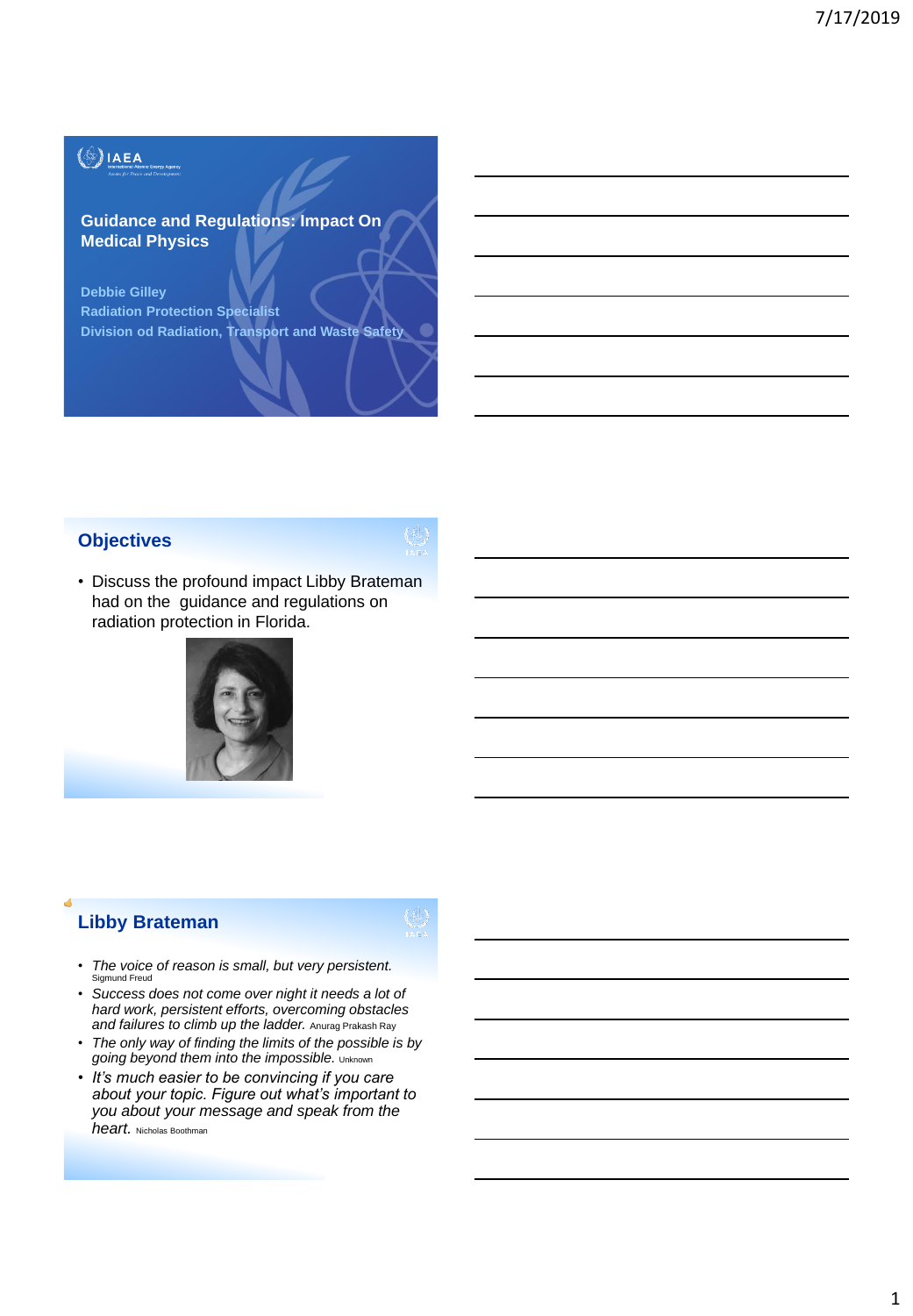#### **Mammography Quality Assurance Act**

- Libby was passionate about quality of mammography images and supported the training of inspectors to perform their duties in FL
- Florida was one of the first states to agree to perform the FDA inspections
- Libby met with the Bureau Chief Lyle Jerrett
- She became a confidant and a person he would contact with issues of concern.



## **Libby made an impression**

- Invited as a ex-official to the Florida Bureau of Radiation Control Advisory Committee
	- Committee made up of physicians, medical physicists, radiologic technologists, environmental specialist and a member of the public.
	- Made recommendations to the Bureau of Radiation Control for authorization, inspection and compliance.



#### **Medical Physicist in Medical Facilities**

- Early discussion of the need to license medical physicists in FL. (1993)
- Several medical physicists came to TLH for an all day meeting.
- Discussed the pros and cons and how it might be best to proceed. Dr Jerrett was influenced by the passion and dedication of the participating Medical Physicists.
- BRC agreed to support the bill and provide a positive bill analysis.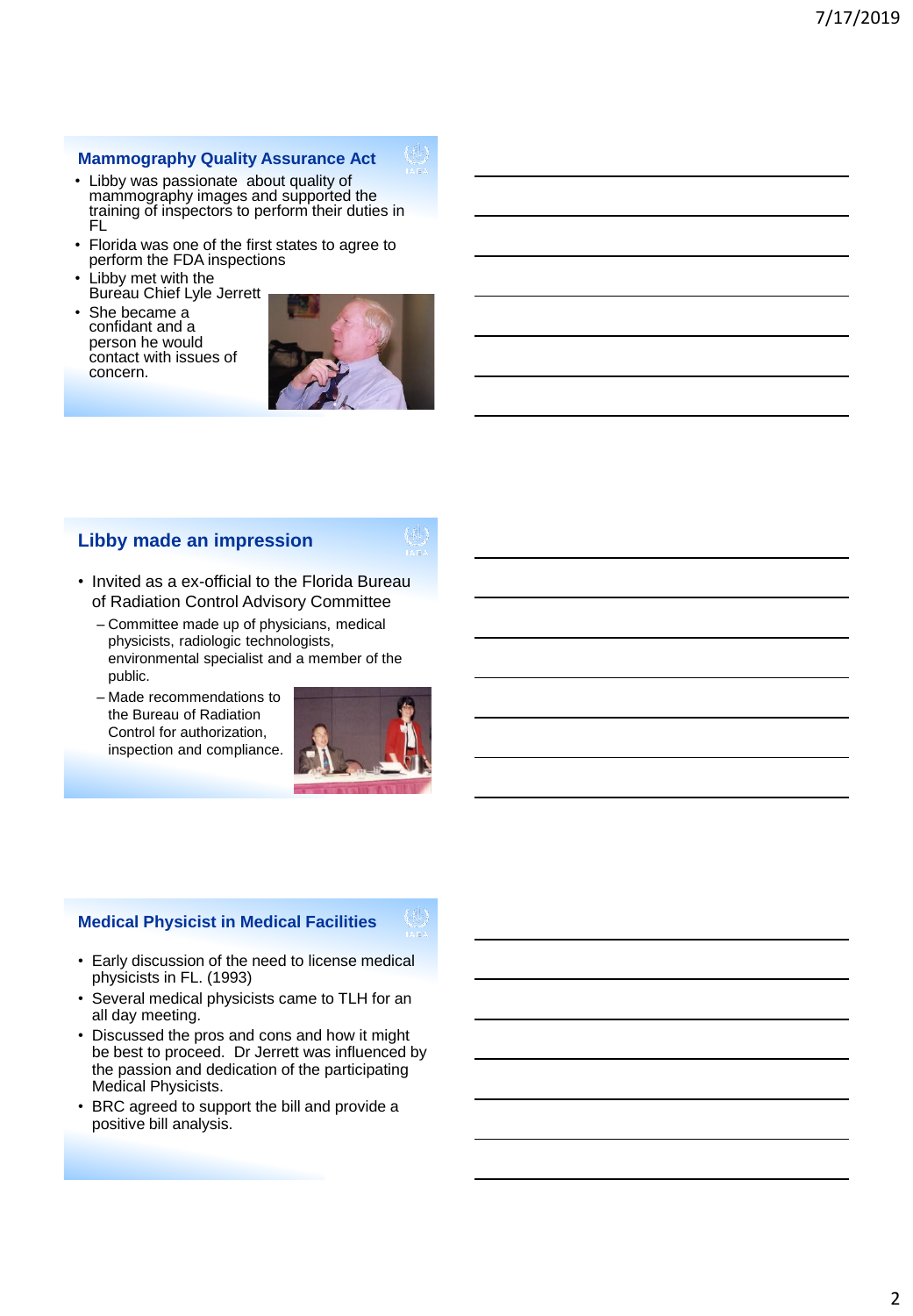#### **Medical Physicists Licensure**

- Discussed where to "house" the responsibility
- Cost
- Board or Advisory Council
- How to handle those currently working with certification
- Methodology
- Finding support in the house and senate – (Elaine Gordon, Senate)
- Lobbying and support from other professional organizations



## **Passion**

- Libby travel I 75 and I 10 many times to Tallahassee to provide testimony at house and senate committee meetings.
- Lots of outreach: Florida Radiology Society, Florida Society of Radiologic Technologists, FL Hospital Association and others who could impact and influence the outcome of the bill.
- History.—ss. 3, 5, ch. **95-231**; s. 446, ch. **97-103**; s. 171, ch. **97-264**; ss. 137, 218, 247, 286, ch. **98-166**; s. 153, ch. **99-397**; s. 69, ch. **2000**-158; s. 197, ch. **2000**-160; s. 60, ch. **2000**-318; s. 48, ch. **2001**-277; s. 80, ch. **2002**-1; s. 23, ch. **2005**-240; s. 98, ch. **2008**-6; s. 30, ch. 2016-230.

# **Persistence**

- She was consulted by the Department of Health Medical Quality Assurance Board on many related topics (without fee)
- Work tirelessly to review applications and continuing education programs for approval in the early days
- When her services were no longer needed she advocated for the advisory board to meet and attended some generic meetings
- Unfortunately much of the task of licensure has been contracted or automated and the duties of the advisory board members were not needed.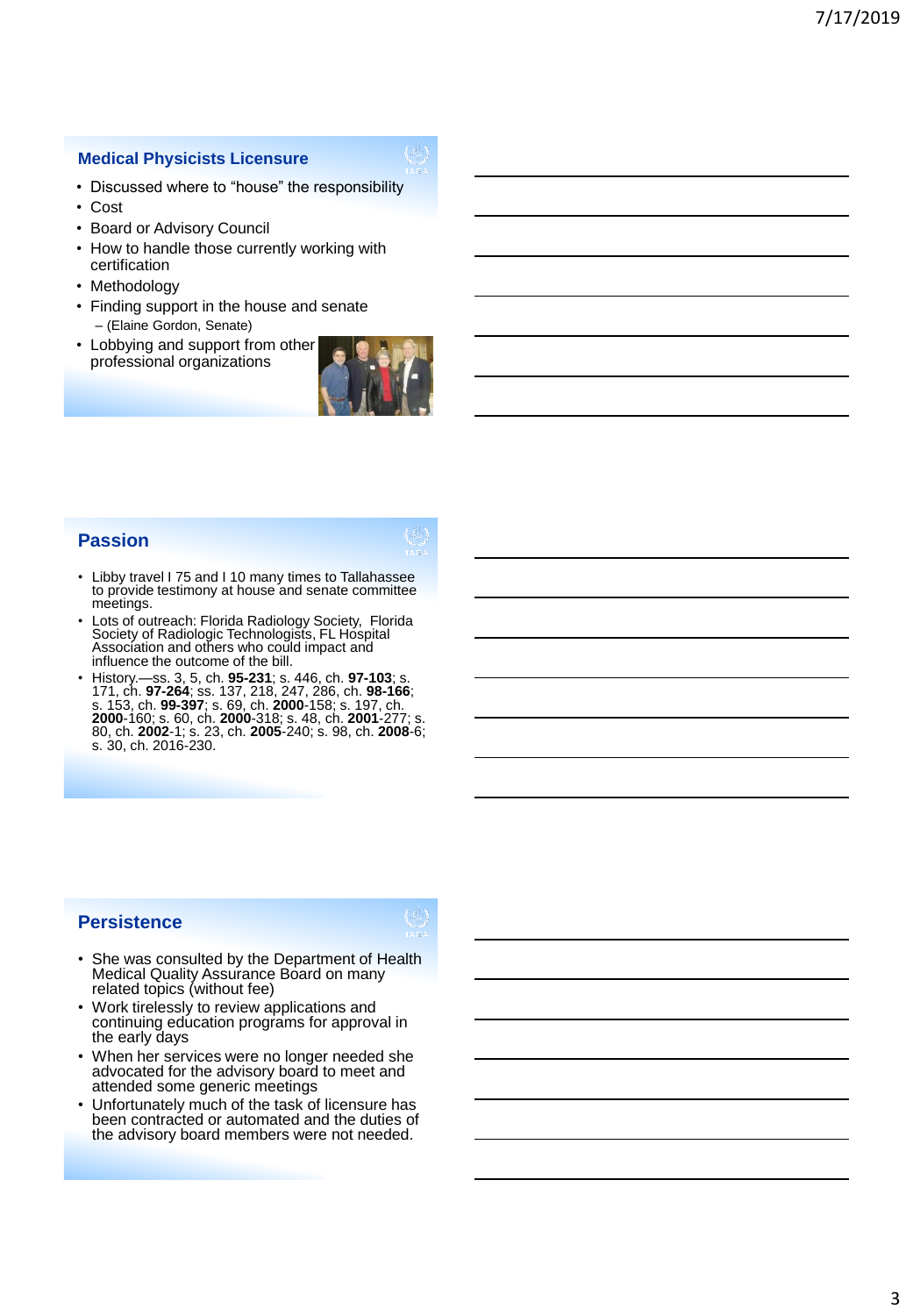#### **Worker Protection in Interventional Radiography**

- Increased use in worker exposure do to increase use of interventional radiography
- Current regulations allowed for only one personal radiation monitor (film badge)
- Interventional Radiologists were exceeding their dose limit (rules changed NCRP REPORT No. 122 in 1992) and quit wearing
- dosimeters Challenges to providing healthcare and meet the regulations

USE OF PERSONAL MONITORS<br>TO ESTIMATE EFFECTIVE DOSE<br>EQUIVALENT AND EFFECTIVE<br>DOSE TO WORKERS FOR<br>EXTERNAL EXPOSURE TO<br>LOW-LET RADIATION

### **Publication of NCRP No. 122**

- Publication allowed the use of 2 dosimeters and weighting factors for determining occupation exposures
- Novel idea not well received by the regulatory authority (value of medical NCRP REPORT No. 122 procedure is not considered in decision making for regulations)
- Introduced at advisory meeting with like warm response.

USE OF PERSONAL MONITORS<br>TO ESTIMATE EFFECTIVE DOSE<br>EQUIVALENT AND EFFECTIVE<br>EQUIVALENT AND EFFECTIVE<br>EXTERNAL EXPOSURE TO<br>LOW-LET RADIATION

### **Outcome of Several Meetings**

- BRC staff not convinced that the use of 2 dosimeters were ALARA
- Study conducted at U of FL indicated the use of 2 dosimeters more effectively represented the dose to the worker
- Interventionist were exceeding annual limits and not using their dosimeters
- Change the process, allowed individual facilities to request exemption to the regulations.

NCRP REPORT No. 122

USE OF PERSONAL MONITORS<br>TO ESTIMATE EFFECTIVE DOSE<br>EQUIVALENT AND EFFECTIVE<br>DOSE TO WORKERS FOR<br>EXTERNAL EXPOSURE TO<br>LOW-LET RADIATION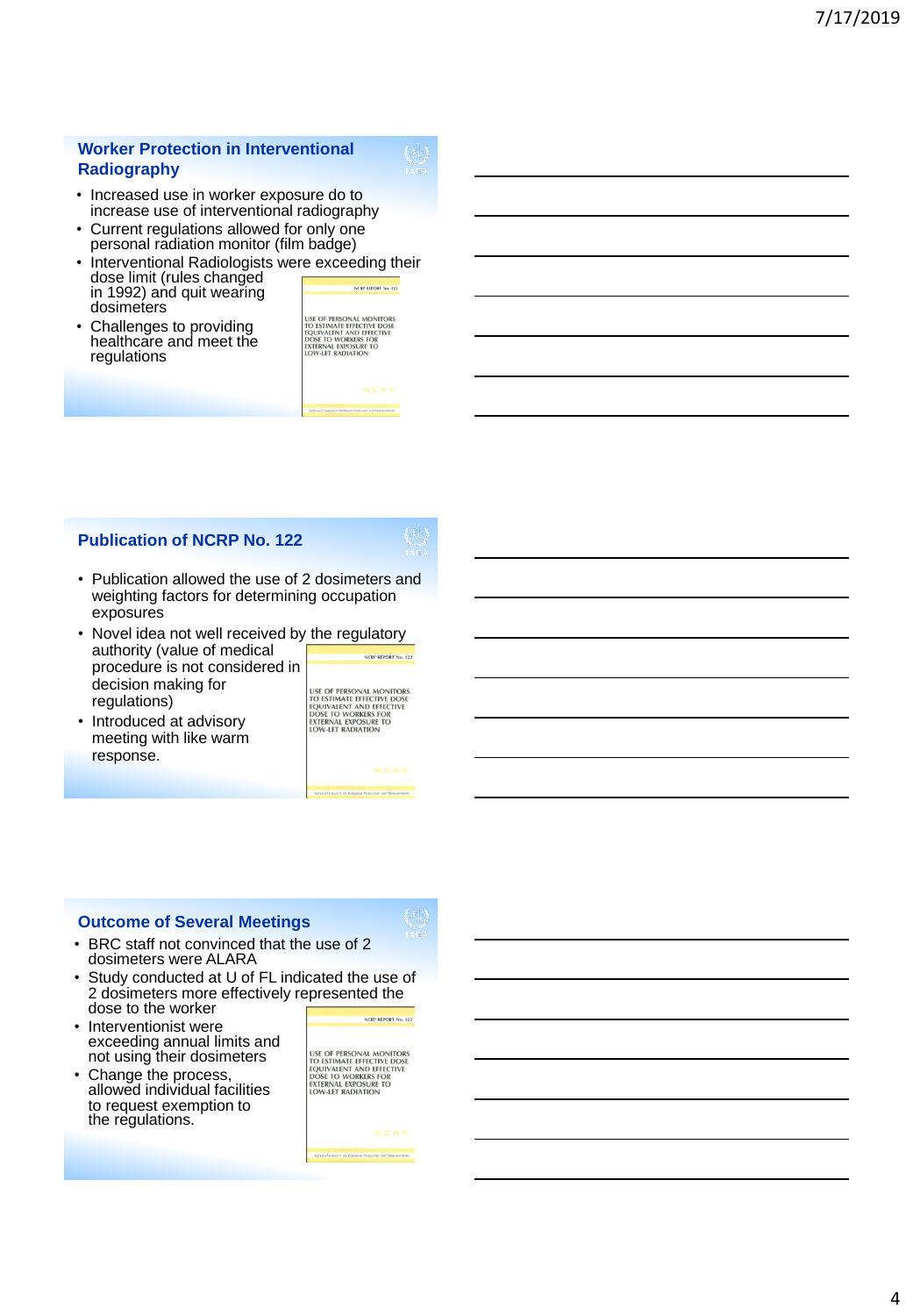### **Influencer**

- Meeting directly with staff of BRC
- Agreement to allow individual medical facilities to request and receive a variance from the regulations
- Policies changes are never a direct path



# **Influencing change and policy**

- Identify a need
- Study the issue
- Propose a solution
- Indicate the support you can bring to the table to achieve the outcome
- Know what resources and assets will be needed
- Know your friends and allies
- Know your enemies and co-op them
- Stay on topic
- Create an action plan
- Feed it
- Sustain it<br>• Improve it
- Improve it



# **Libby's Legacy**

- Continued to be invited as a nonofficial member of the BRC advisory board for many years after Dr Jerrett retired
- Continued to be accessible to the BRC
- Continued to educate and train others in radiation protection of patients and workers
- Advocated for stronger involvement in radiation protection issues (dentistry with hand held equipment and CBCT)
- Continued to try and improve radiation protection regulations in Florida